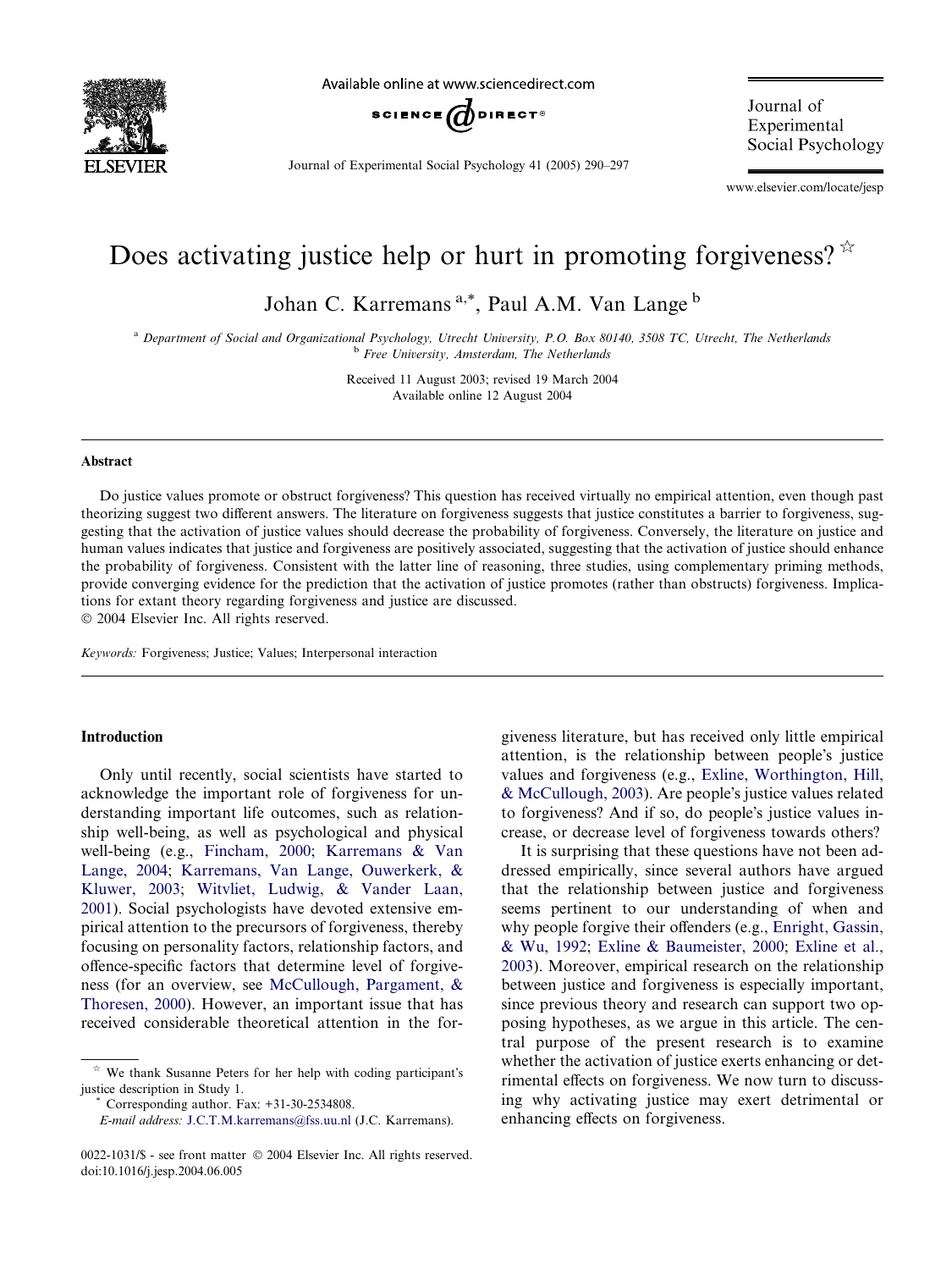#### Detrimental effects of justice

Why are people sometimes not able to forgive the offender, even in the face of offered apologies, strong commitment, and a generally forgiving personality? An important barrier to forgive others that has been proffered in the literature on forgiveness includes a person's justice values (e.g., [Enright et al., 1992](#page--1-0); [Exline & Bau](#page--1-0)[meister, 2000](#page--1-0); [McCullough, Sandage, & Worthington,](#page--1-0) [1997](#page--1-0)). That is, a person who forgives his or her offender may violate his or her own values of justice. The reasoning is that justice conceptions entail an eye-for-an-eye approach to the offender (''I will pay him back!''), whereas forgiveness involves the cancellation of a debt created by the offender's action ("Despite what he did, I forgive him.'' [Hebl & Enright, 1993](#page--1-0)). According to this reasoning, forgiveness requires ''the loosening of justice standards in order to permit mercy'' [\(Exline & Baumei](#page--1-0)[ster, 2000, p. 147](#page--1-0)). It is, at least from this perspective, conceivable that people perceive, and hold, negative associations between justice and forgiveness. Hence, activating the concept of justice would plausibly lead to decreased levels of forgiveness. Indeed, the seemingly incompatibility of justice and forgiveness led [Exline and](#page--1-0) [Baumeister \(2000\)](#page--1-0) to propose that if justice concerns are very salient, a person would be less likely to forgive.

Hitherto, however, the forgiveness literature has implicitly focused on only one justice motive, namely retributive justice. Feelings of retributive justice entail the motivation to take actions in response to wrongdoing, and to sanction the offender for his or her actions (e.g., [Tyler, Boeckmann, Smith, & Huo, 1997](#page--1-0)). Indeed, if retribution would be the only conception of justice people have, justice salience would conceivably lead to decreased levels of forgiveness. However, forgiveness researchers have typically focused on retributive justice alone, thereby largely neglecting other important justice motives. Indeed, forgiveness researchers using the general term justice typically mean retributive justice (e.g., [Exline et al., 2003](#page--1-0)).

#### Enhancing effects of justice

A completely different picture emerges if one considers the more general literature on social justice, and the literature on human values. Surprisingly, these two literatures have received only modest attention in the literature on forgiveness, despite the fact that, as noted, forgiveness researchers have often stressed the importance of studying justice values in order to broaden our understanding of when and why people forgive.

There is strong evidence from the general literature on justice that people's subjective conceptions of justice are much broader than retribution alone. First, research on procedural justice indicates that justice values not only involve punishment of the offender for his or her

actions (i.e., retribution), but according to a person's justice beliefs, the conflict should also be solved in a fair manner (e.g., [Thibaut & Walker, 1975](#page--1-0); [Tyler, 1987\)](#page--1-0). More generally, it has been widely shown that the fairness of procedures appears to be an important justice concern to people. In fact, this research shows that people are concerned not only with how fairly they are treated themselves, but people are also very much concerned with how others are being treated ([LaTour,](#page--1-0) [1978](#page--1-0); [Van den Bos & Lind, 2001\)](#page--1-0).

Second, research on distributive justice has demonstrated that people's conceptions of justice also entail a fair distribution of resources. For example, a person typically is more satisfied with equal rewards if he or she and another person have contributed equally to a task, than when he or she receives more rewards than the other (i.e., overpayment; [Adams, 1965](#page--1-0)). Also, people seem to have a strong tendency to distribute resources equally among themselves and others (e.g., [Deutsch,](#page--1-0) [1975](#page--1-0); [Van Lange, 1999\)](#page--1-0). Thus, importantly, both lines of research on procedural and distributive justice suggest that justice conceptions for an important part include concern for the welfare of others [\(Tyler et al., 1997](#page--1-0)).

The idea that justice can be considered a prosocial belief (i.e., concern for the welfare of others) is further empirically supported by findings from the literature on human values. In their extensive work on the content and structure of human values, Schwartz and his colleagues ([Schwartz, 1992](#page--1-0); [Schwartz & Bilsky, 1987,](#page--1-0) [1990](#page--1-0)) showed that human values can be categorized in different motivational types (for an overview see [Sch](#page--1-0)[wartz, 1992](#page--1-0)). Importantly, in their research it is consistently found that justice and forgiveness are two values that are strongly correlated in terms of how much people endorse these two values. Their research demonstrates that justice and forgiveness are two values that can be arranged into the same domain of values serving the same motivational goal, namely promoting the welfare of others. Other values that can be categorized in this prosocial domain of values are for example helpfulness, loyalty, and honesty [\(Schwartz & Huismans, 1995](#page--1-0)). Thus, in line with the general literature on justice, the value literature empirically supports that justice is indeed strongly related to other values that pursue the welfare of others.

#### The present research

The preceding discussion suggests that justice is a much more social construct than forgiveness researchers often seem to assume. Based on findings from both the general justice literature and the literature on human values, it can be predicted that justice salience leads to increased levels of forgiveness (Hypothesis 1). However, we began this introduction with a brief overview of the relationship between justice and forgiveness as proposed in the literature on forgiveness. In this literature, it is of-